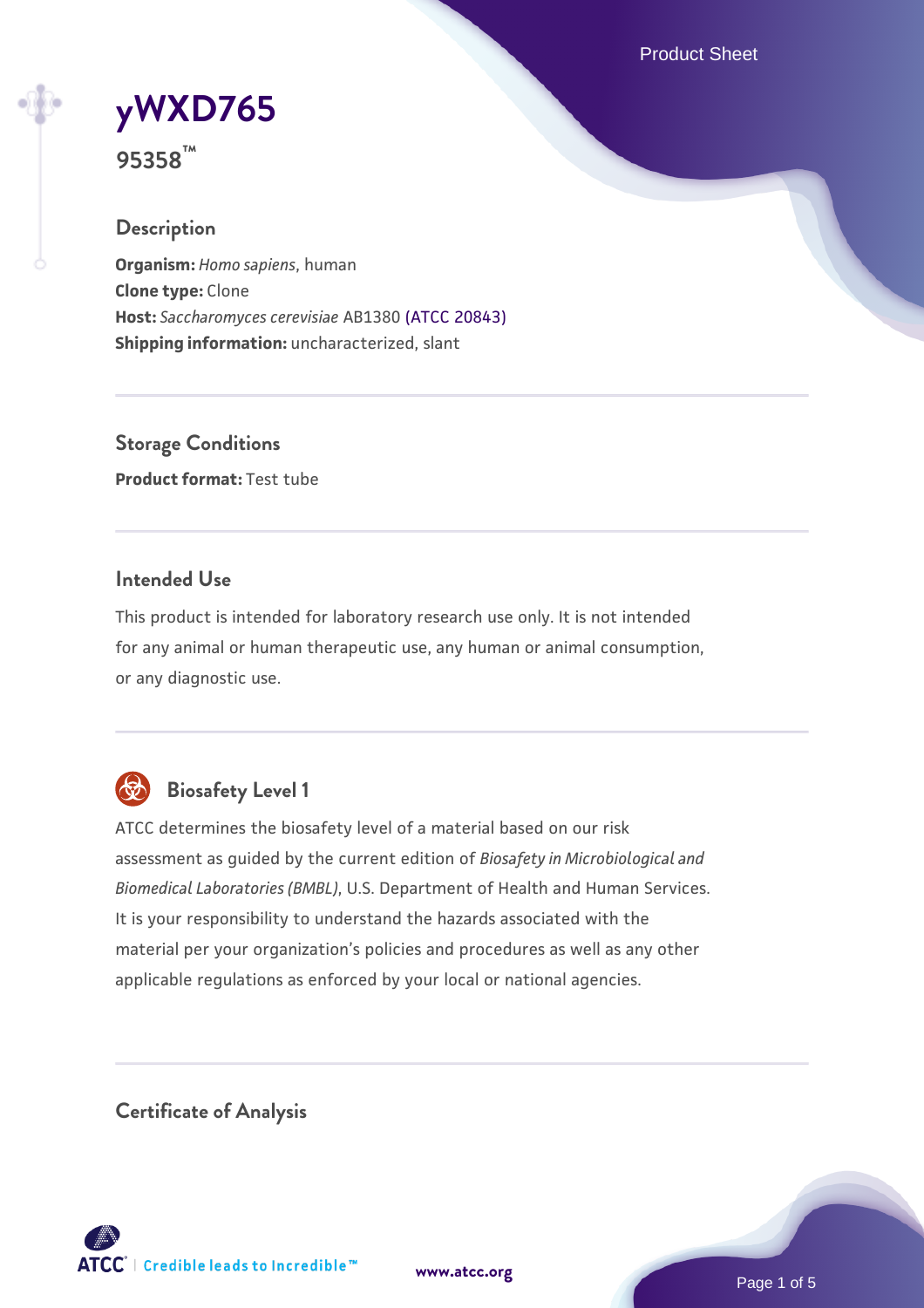

For batch-specific test results, refer to the applicable certificate of analysis that can be found at www.atcc.org.

#### **Insert Information**

**Type of DNA:** genomic **Genome:** Homo sapiens **Chromosome:** X X q24-q28 **Gene name:** DNA Segment, single copy **Gene product:** DNA Segment, single copy [DXS2330] **Gene symbol:** DXS2330 **Contains complete coding sequence:** Unknown **Insert end:** EcoRI

#### **Vector Information**

**Construct size (kb):** 120.0 **Intact vector size:** 11.454 **Vector name:** pYAC4 **Type of vector:** YAC **Host range:** *Saccharomyces cerevisiae*; *Escherichia coli* **Vector information:** other: telomere, 3548-4235 other: telomere, 6012-6699 Cross references: DNA Seq. Acc.: U01086 **Cloning sites:** EcoRI **Markers:** SUP4; HIS3; ampR; URA3; TRP1 **Replicon:** pMB1, 7186-7186; ARS1, 9632-10376

# **Growth Conditions**

**Medium:** 



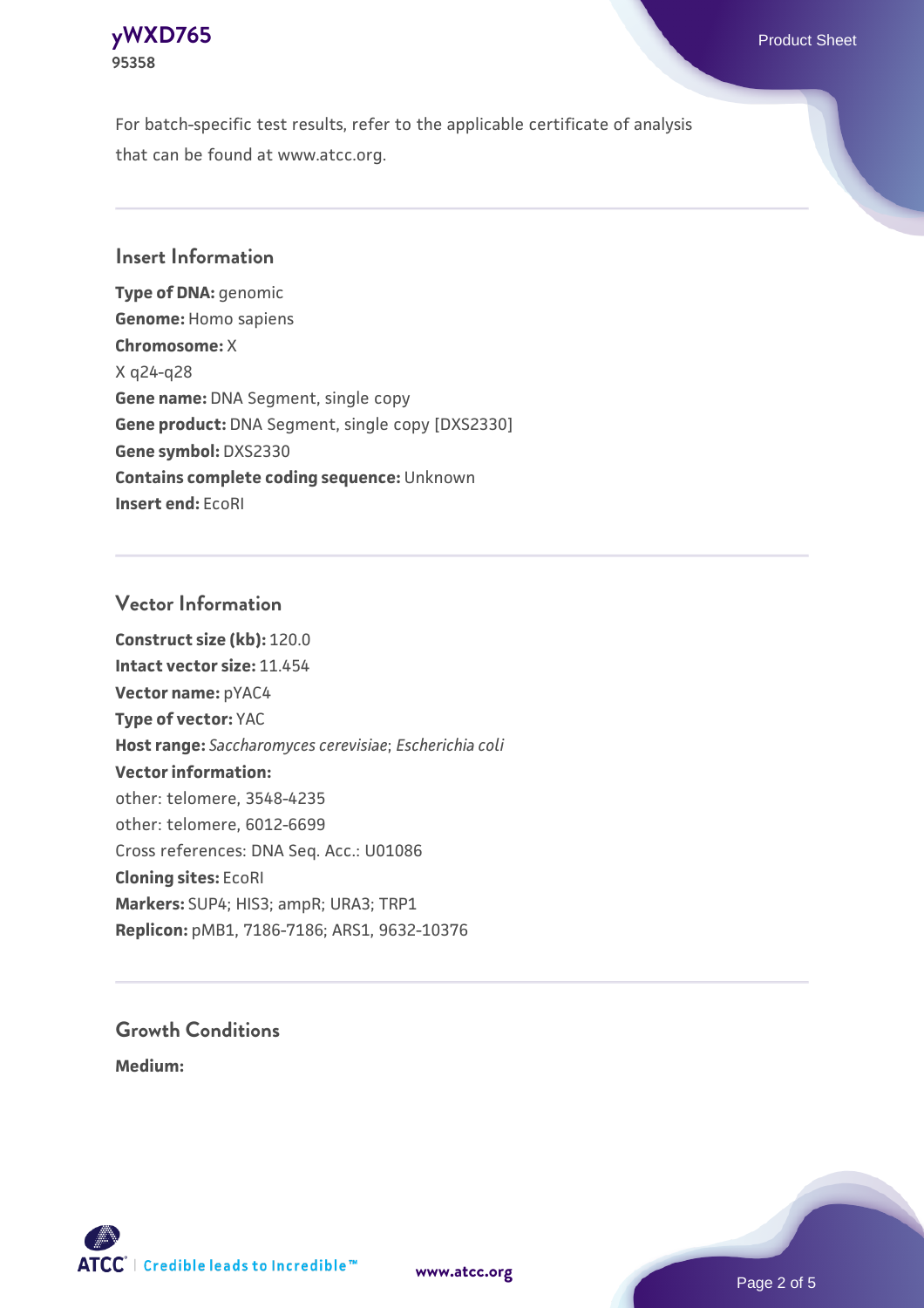**[yWXD765](https://www.atcc.org/products/95358)** Product Sheet **95358**

[ATCC Medium 1245: YEPD](https://www.atcc.org/-/media/product-assets/documents/microbial-media-formulations/1/2/4/5/atcc-medium-1245.pdf?rev=705ca55d1b6f490a808a965d5c072196) **Temperature:** 30°C

#### **Notes**

More information may be available from ATCC (http://www.atcc.org or 703- 365-2620).

### **Material Citation**

If use of this material results in a scientific publication, please cite the material in the following manner: yWXD765 (ATCC 95358)

### **References**

References and other information relating to this material are available at www.atcc.org.

#### **Warranty**

The product is provided 'AS IS' and the viability of ATCC® products is warranted for 30 days from the date of shipment, provided that the customer has stored and handled the product according to the information included on the product information sheet, website, and Certificate of Analysis. For living cultures, ATCC lists the media formulation and reagents that have been found to be effective for the product. While other unspecified media and reagents may also produce satisfactory results, a change in the ATCC and/or depositor-recommended protocols may affect the recovery, growth, and/or function of the product. If an alternative medium formulation or reagent is used, the ATCC warranty for viability is no longer



**[www.atcc.org](http://www.atcc.org)**

Page 3 of 5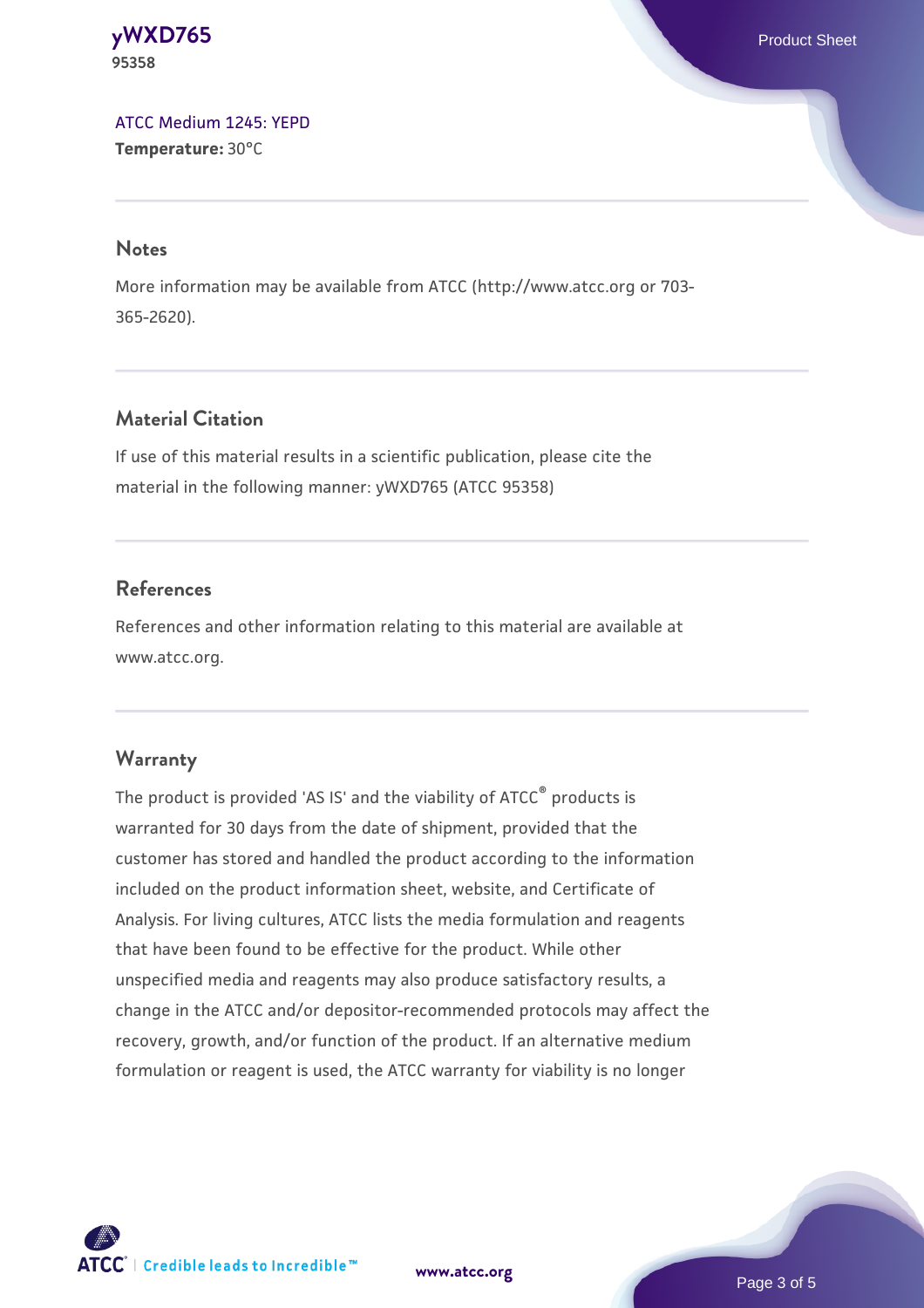**[yWXD765](https://www.atcc.org/products/95358)** Product Sheet **95358**

valid. Except as expressly set forth herein, no other warranties of any kind are provided, express or implied, including, but not limited to, any implied warranties of merchantability, fitness for a particular purpose, manufacture according to cGMP standards, typicality, safety, accuracy, and/or noninfringement.

#### **Disclaimers**

This product is intended for laboratory research use only. It is not intended for any animal or human therapeutic use, any human or animal consumption, or any diagnostic use. Any proposed commercial use is prohibited without a license from ATCC.

While ATCC uses reasonable efforts to include accurate and up-to-date information on this product sheet, ATCC makes no warranties or representations as to its accuracy. Citations from scientific literature and patents are provided for informational purposes only. ATCC does not warrant that such information has been confirmed to be accurate or complete and the customer bears the sole responsibility of confirming the accuracy and completeness of any such information.

This product is sent on the condition that the customer is responsible for and assumes all risk and responsibility in connection with the receipt, handling, storage, disposal, and use of the ATCC product including without limitation taking all appropriate safety and handling precautions to minimize health or environmental risk. As a condition of receiving the material, the customer agrees that any activity undertaken with the ATCC product and any progeny or modifications will be conducted in compliance with all applicable laws, regulations, and guidelines. This product is provided 'AS IS' with no representations or warranties whatsoever except as expressly set forth herein and in no event shall ATCC, its parents, subsidiaries, directors, officers, agents, employees, assigns, successors, and affiliates be liable for indirect, special, incidental, or consequential damages of any kind in connection with or arising out of the customer's use of the product. While reasonable effort is made to ensure authenticity and reliability of materials on deposit, ATCC is not liable for damages arising from the misidentification or



**[www.atcc.org](http://www.atcc.org)**

Page 4 of 5